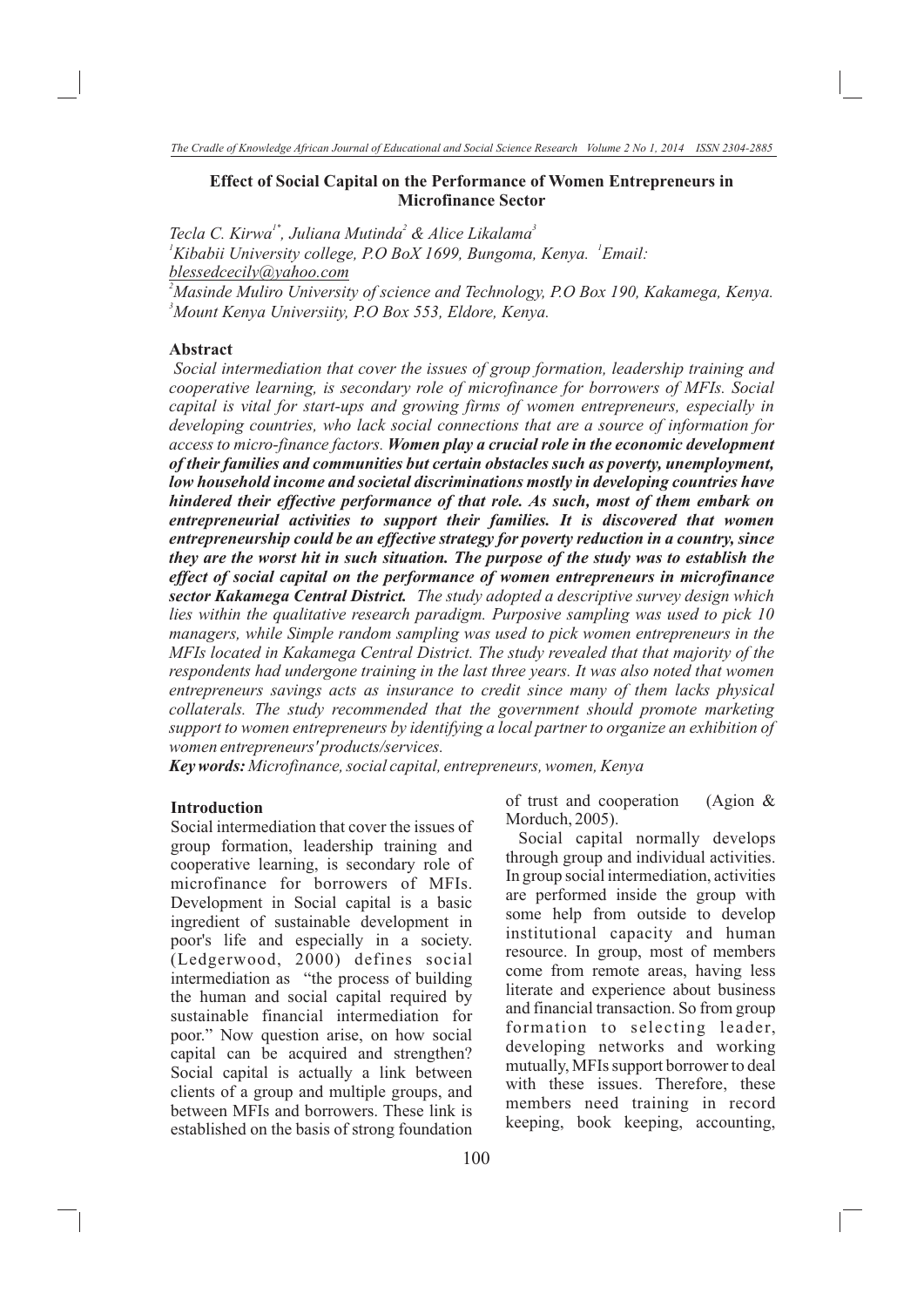training about business activities and tactics, and negotiation skills (Ledgerwood, 2000).

Social capital, famously defined by Putnam (1993) as features of social organization, such as trust, norms and networks, that can improve the efficiency of society by facilitating coordinated actions," is thought to be particularly valuable in low-income countries where formal insurance is largely unavailable and institutions for contract enforcement are weak. Since economic theory suggests that repeated interactions among individuals can help build and maintain social capital (Kreps et al., 1982), encouraging interaction could be an effective tool for development policy. Indeed, numerous development assistance programs have introduced policies designed to promote social contact among community members under the assumption that there are significant economic returns to regular interaction.

Collective and cooperative support is a critical microfinance strategy at both the local level, in the form of solidarity groups, and at the national and regional level in the form of networking groups. Collective organization has several advantages in microfinance initiatives, the foremost that they pool together human and material resources. In Kenya, group organizing has proven itself an effective strategy for MFI sustainability that Kenyans are especially predisposed. Group formation for individual and community goals is a pre-existing, "homogeneous" mode of organization in Kenya that already operates in traditional financial schemes and is readily adaptable to new microfinance initiatives (Akanji, 2006). Typically, small group size is more effective in ensuring that members genuinely known and trust each other. Microfinance group members are typically more ready to take ownership for and support microfinance initiatives. Mutual trust and peer pressure within savings and credit groups ensure participation and repayment in microcredit programs. The support and strength of a group often raises community consciousness and creates a common infrastructure to solve problems common to all, pooling local knowledge and resources for initiatives, such as bulk purchasing and transportation, collective bargaining, and common infrastructure development – i.e. water pumps, health care, and education schemes (Akanji, 2006; Elser, 1999).

Groups empower individuals to support each other not just financially, but also emotionally. The group impresses upon members that they are not alone or helpless, but can rely upon the support of their community, and cultivate selfesteem through contributing to each other. This non-material benefit is an important resource, especially during individual or collective crisis (Kreps et al., 1982).

The benefits of organizing are not limited to the local group level, but can scale-up through networking MFIs. Microfinance networks enhance MFI coordination, monitoring, advocacy, and outreach. Networks allow MFIs to integrate approaches and better consolidate, share, and disseminate human and productive resources, including technical, traditional, and cultural knowledge. Such collaboration widens the group of stakeholders involved in the microfinance dialogue, and provides a legitimate and accountable vehicle to lobby for State and international actors to channel assistance. Access to these support structures available in networking enables MFIs to benefit from economies of scale and scope, providing certain services at lower institutional costs than otherwise possible. In some case it may be cost effective for MFIs to outsource part of its operation to partner organizations more capable of efficiently performing a service (i.e. e stablishing an information management system) (Akanji, 2006). Social capital is vital for start-ups and growing firms and women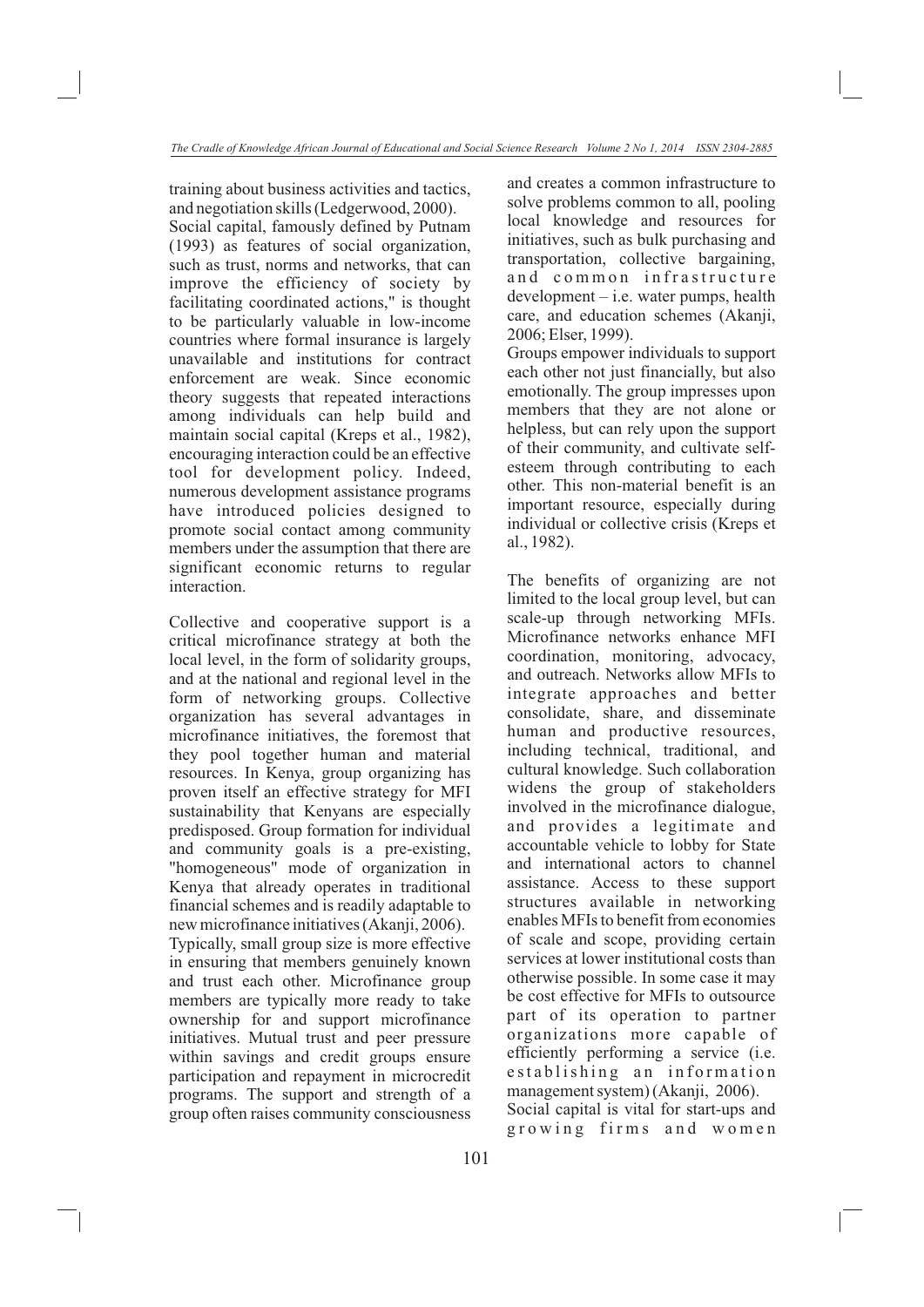entrepreneurs, especially in developing countries, lack social connections that are a source of information for access to microfinance factors (Olomola, 2002). Again, social capital has been widely measured and found to have positive impact on the performance of women enterprises in developing countries (Olomola, 2002).

The purpose of the study was to determine the effect of social capital on the performance of women entrepreneurs in Kakamega Central District, Kenya

# **Research Design and Methodology**

The study adopted a descriptive survey design which lies within the qualitative research paradigm. As documented by Polland (2005) survey is an appropriate means of collecting information when both quantitative and qualitative data is required. Information was obtained from a sample rather than the entire population. This design was employed to determine effect of social capital on the performance of women entrepreneurs in microfinance sector. The design was selected because of its appropriateness in collecting varied data over a large area within a short period of time at a low cost. The design was also preferred because it facilitated accurate collection of views, suggestions and opinions regarding the effect of social capital on the performance on women entrepreneurs.

# **Sample and Sampling Technique**

Sampling is the process of selecting a number of individuals from the study in such a way that the individuals selected represent the large group from which they are selected. The study adopted sampling technique in selecting items for the sample (Kothari, 1990). Kerlinger (1973) suggests that a range of 10% to 30% of the total population as being an adequate sample. A lower percentage value is applied to very large population and a higher value is applied to small population. The study employed a 30% of the target population on women entrepreneurs to obtain the sample size. The 30% sample was picked on to allow for collection of more representative data. Purposive sampling was used to pick 10 managers.. Simple random sampling was used to pick women entrepreneurs in the MFIs located in Kakamega Central District. Simple random sampling gave an equal chance for every women entrepreneur in the MFIs to be picked.

#### **Instruments and their Reliability**

D a t a was collected using **questionnaires and interview schedules.** The research instruments were presented to a group of respondents with similar characteristics as those included in the study at intervals of two weeks each time comparing the responses with the previous ones. Pearson"s product moments" was used to determine the coefficient reliability of the data. As documented by Kothari (1990) a reliability coefficient of 0.5 is acceptable for any research. He further notes that a high co-efficient means items correlate highly therefore consistency in measuring the concept of interest. The reliability coefficient of the instruments were found to be 0.83 and 0.87 for women entrepreneurs and managers respectively, based on this the instrument were found to be reliable, thus were adopted for the study.

#### **Data Analysis**

Data collected from the respondents were examined, edited, coded and analyzed. All the completed questionnaires from the field were examined thoroughly, coded cleaned and analyzed with the aid of Statistical Package for Social Sciences (SPSS). Data was analyzed using descriptive and inferential statistics such as means, frequencies and percentages.

The findings were presented using tables and charts, qualitative data were presented by use of thematic approach.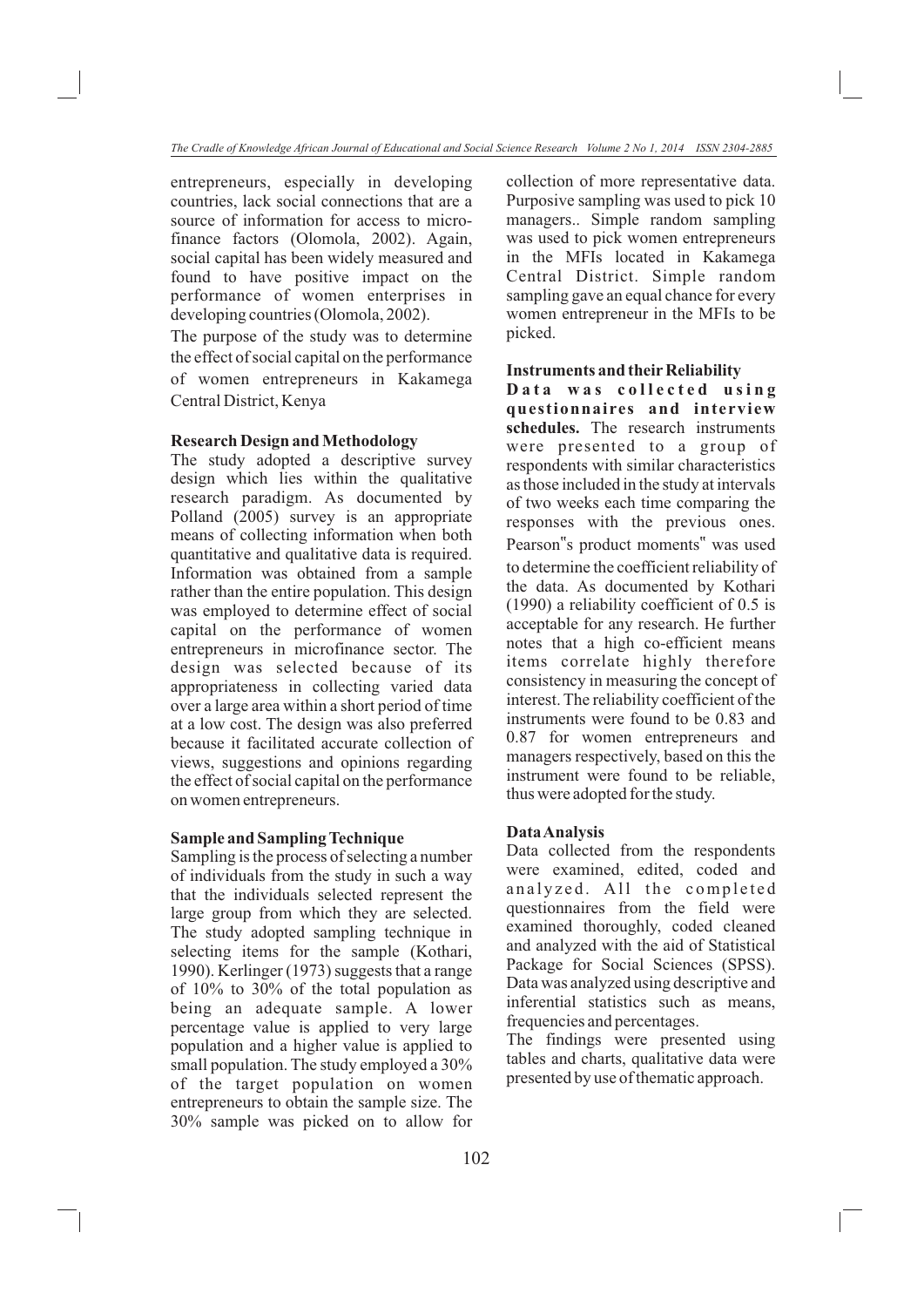#### **Findings and Discussion**

It was imperative to establish the profile of the enterprises in order to understand the nature of businesses carried out by the women entrepreneurs. The profile included the product, establishment of the business,

motivating factors, finance, income and employee of the enterprise among others. Analysis on the main product of the enterprise is presented in the table below.

### **Table 1: Main Products of the Enterprise**

| Main products  | Frequency | Percentage |
|----------------|-----------|------------|
| Agriculture    | 30        | 10.5       |
| Clothing       | 64        | 22.4       |
| Food & cereals | 95        | 33.2       |
| Retail shop    | 78        | 27.3       |
| Saloon         | 55        | 19.2       |
| Footwear       | 29        | 10.1       |
| Charcoal       | 6         | 2.1        |
| Hotel          | 4         | 1.4        |
| <b>Total</b>   | 286       | <b>100</b> |
| $N-286$        |           |            |

Findings in table 1 indicates that majority of the women entrepreneurs engaged in food & cereals (33.2%), retail shop (27.3%) and clothing (22.4%) as the main products of their enterprise. Others engaged in saloon footwear and agriculture, while a few are in hotel (1.4%) and charcoal (2.1%) business. The study findings are in line with that of Emil (2005) which found that most women preferred activities such as agriculture saloon, retail and food & cereals where there is easy marketability, does not require much

skill and the investments required are low as also is the risks.

The study also revealed that majority of the women entreprises established their own enterprises, while others were assisted by their friends and family members. This finding corroborates those of ILO & GIDD (2003) which revealed that the overwhelming majority women entrepreneurs started the enterprises themselves, thus reflecting their high level of autonomy in decisions about starting a business.

| Table 2: Motivating Factors that Lead to the Establishment of Enterprise |  |  |  |  |
|--------------------------------------------------------------------------|--|--|--|--|
|--------------------------------------------------------------------------|--|--|--|--|

| Main products                                   | Frequency | Percentage |
|-------------------------------------------------|-----------|------------|
| Urge to get money                               | 24        | 8.4        |
| Financial crisis in the family                  | 149       | 52.1       |
| Continuation of hobbies                         | 19        | 6.6        |
| Productive occupation                           | 19        | 6.6        |
| Desire for occupation and economic independence | 54        | 18.9       |
| Did not want to work for others                 | 9         | 3.1        |
| Threat of losing my job                         | 9         | 3.1        |
| Philanthropy                                    | 3         | 1.0        |
| <b>Total</b>                                    | 286       | <b>100</b> |

*N-286*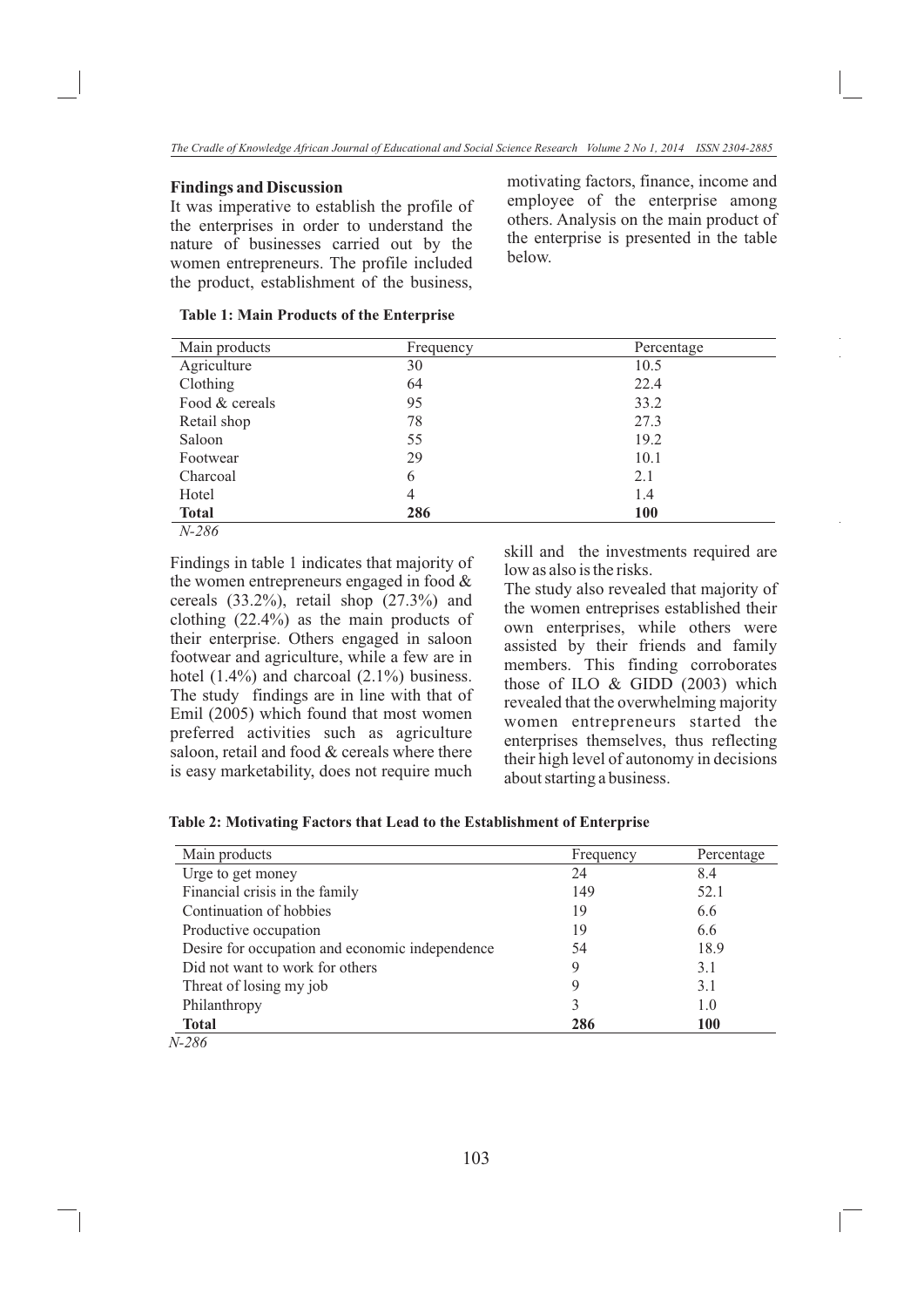It can be deduced from table above that majority 149(52.1%) of the women entrepreneurs went into business due to financial crisis in the family, followed by those who desired to have an occupation and economic independence. A minority of the respondents went into business as a result of philanthropy  $3(1.0\%)$  and threat of losing their jobs 9(3.1%). The findings concurs with those of ILO & GIDD (2003) who found that some of the women had gone into business for economic reasons, in order to fulfill their obligations to family maintenance, while others had gone into business mainly as career choices in order to utilize their education, skills, and experience, as well as to

improve their own standard of living. The findings also support those of the secondary research reviewed in the literature (JUDAI, 2002; Munachonga, 1991).

The study also established the changes in socio-economic status of women entrepreneurs. This was done by use of a four likert scale against the given statements. The respondents were requested to rate the changes as: S-same, I-increased, D-decreased, DEdeteriorated. Further the mean for each statement was calculated by assigning score for each scale as follows: S- 4, I- 3, D-2, DE-1. The findings are presented in the table below.

| <b>Table 3: Changes in Socio-economic Status</b> |
|--------------------------------------------------|
|--------------------------------------------------|

| Statement                         | S  |               | Ŧ   |               | $\overline{\mathsf{D}}$ |               |    | DE            | Mean |
|-----------------------------------|----|---------------|-----|---------------|-------------------------|---------------|----|---------------|------|
|                                   | F  | $\frac{0}{0}$ | F   | $\frac{0}{0}$ | F                       | $\frac{0}{0}$ | F  | $\frac{0}{0}$ |      |
| Mobility                          | 69 | 24.1          | 184 | 64.3          | 24                      | 8.4           | 9  | 3.1           | 3.1  |
| Recognition in family             | 58 | 20.3          | 207 | 72.4          | 15                      | 5.2           | 6  | 2.1           | 3.1  |
| Recognition in community          | 60 | 21.0          | 195 | 68.2          | 19                      | 6.6           | 12 | 4.2           | 3.1  |
| Interaction with outsiders        | 58 | 20.3          | 174 | 60.8          | 49                      | 17.1          | 5  | 1.7           | 3.0  |
| Education/literacy                | 69 | 24.1          | 193 | 67.5          | 21                      | 7.3           | 3  | 1.0           | 3.2  |
| Access to health services         | 68 | 23.8          | 193 | 67.5          | 19                      | 6.6           | 6  | 2.1           | 3.1  |
| Access to sanitation facilities   | 74 | 25.9          | 192 | 67.1          | 14                      | 4.9           | 6  | 2.1           | 3.2  |
| Family income                     | 58 | 20.3          | 167 | 58.4          | 52                      | 18.2          | 9  | 3.1           | 3.0  |
| <b>Skills</b>                     | 88 | 30.8          | 177 | 61.9          | 18                      | 6.2           | 3  | 1.0           | 3.2  |
| Individual income                 | 76 | 26.6          | 181 | 63.3          | 22                      | 7.7           | 7  | 2.4           | 3.1  |
| Financial situation of the family | 71 | 24.8          | 192 | 67.1          | 20                      | 7.0           | 3  | 1.0           | 3.2  |
| Role in decision making           | 71 | 24.8          | 184 | 64.3          | 27                      | 9.4           | 4  | 1.4           | 3.1  |
| Social image                      | 51 | 17.8          | 194 | 67.8          | 34                      | 11.9          | 7  | 2.4           | 3.0  |
| N-286                             |    |               |     |               |                         |               |    |               |      |

Table above indicate that majority of the respondents were in agreement that their socio economic status as per factors stated had increased, this included recognition in family (72.4%), recognition in community (68.2%), education/literacy (67.5%), access to health services (67.5%), access to sanitation facilities (67.1%), financial situation of the family (67.1%) and social image (67.8%) among others. The same findings are also ascertained by the calculation of the means where all the statement attracted a mean above 3.0 signifying increased. Interpreted differently implies that the above factors of social economic status had an effect on the performance of the women entrepreneurs.

Present findings concurs with that of Mayoux (1998) which found that Women also interact with outside markets and the community, and this process gradually enables them to play an active role in social, political and economic issues affecting self, household and the community. **Rajasekhar (2004) argued that**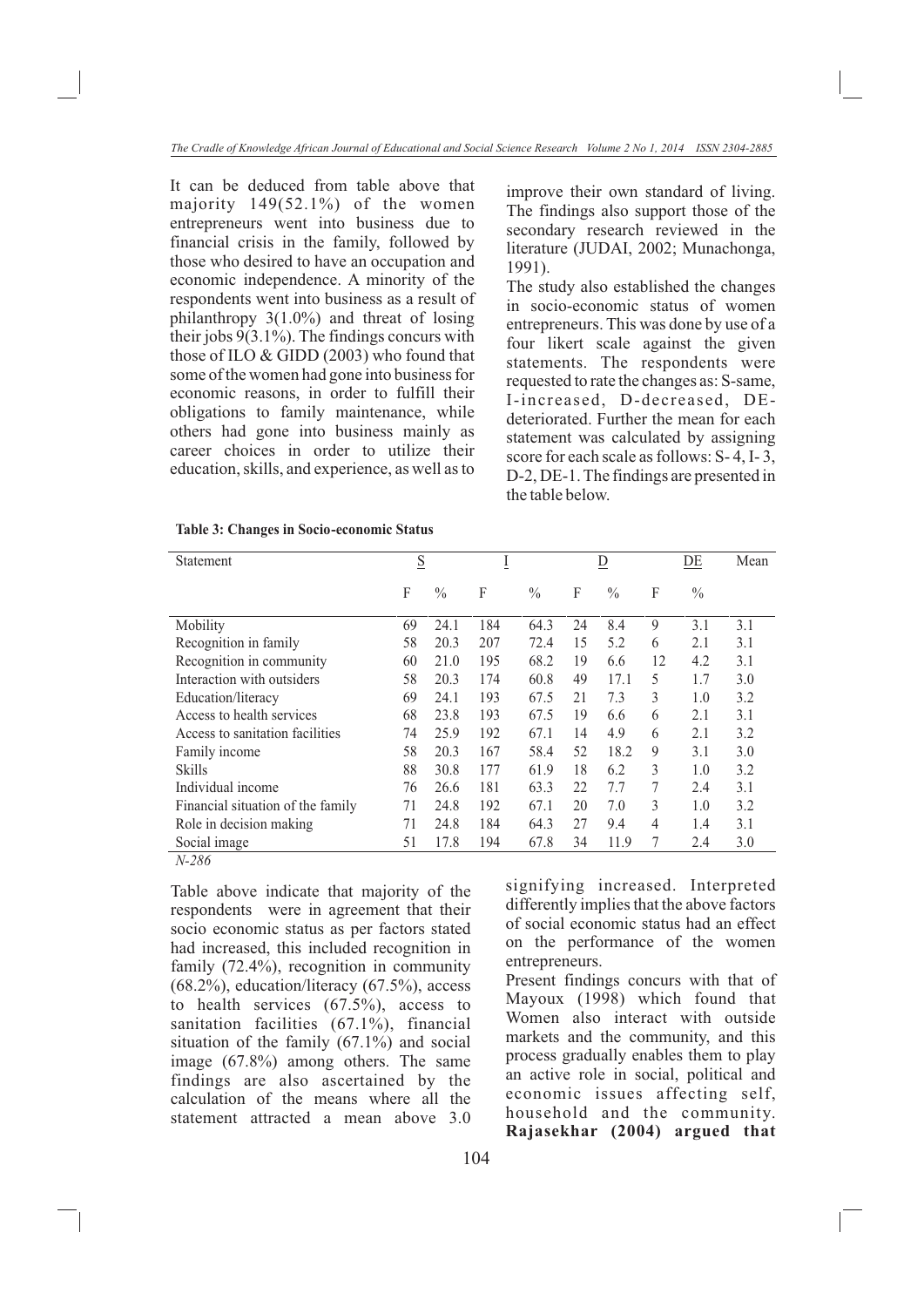Women involved in IGAs have to interact with markets (for both buying and selling) located near and far from their homes. This implies improved mobility for women. Such mobility gradually enables them to play an active role in social, political and economic issues affecting self, household and community. Thus, micro-finance leading to income generating activities contributes to women's empowerment. Similar sentiments are also supported by Goheer (2003) findings, who established the majority of women entrepreneurs indicated that doing business had a positive effect on their family

life and had improved their image in society.

Further the hypothesis which had been formulated was tested using the chisquare. The null hypothesis stated that there is no significant association between social capital and the performance of women entrepreneurs. The findings are shown in the table below.

| <b>Table 4: Hypothesis Testing</b> |  |
|------------------------------------|--|
|------------------------------------|--|

| Statement                                        |      |       |
|--------------------------------------------------|------|-------|
| Effect of social capital on performance of women | 0.05 | :1.03 |
| entrepreneurs                                    |      |       |

*df- degree of freedom*,  $\blacksquare$ -*level of significance* 

The chi-square value calculated in the table above is  $=72.77$  and a critical value of  $=$ 21.03 The chi-square value is greater than the critical value at significant level of 0.05 thus we reject the null hypothesis which states that there is no significant effect of social capital on the performance of women entrepreneurs and we accept the alternative hypothesis.Interpreted differently implies that the above factors of social economic status had an effect on the performance of the women entrepreneurs.

Women entrepreneurs' environment was also evaluated. This was attained by employing the use of a five point liker scale where SA-strongly agree, A-agree, U-undecided, D-disagree, SD-strongly agree against the formulated statements. Further the mean for each statement was calculated by assigning score for each scale as follows: SA-5, A-4, U-3, D-2, SD- 1. The findings are presented in table 4.19.

|  | Table 5: Women Entrepreneurs' Environment |  |  |
|--|-------------------------------------------|--|--|
|--|-------------------------------------------|--|--|

| Statement               | <b>SA</b> |               | А   |               |    | U             |    | D             |                    | <b>SD</b>     | Me  |
|-------------------------|-----------|---------------|-----|---------------|----|---------------|----|---------------|--------------------|---------------|-----|
|                         | F         | $\frac{0}{0}$ | F   | $\frac{0}{0}$ | F  | $\frac{0}{0}$ | F  | $\frac{0}{0}$ | F                  | $\frac{0}{0}$ | an  |
| Overall e nvironment is | 132       | 46.2          | 111 | 38.8          | 24 | 8.4           | 15 | 5.2           | 4                  | 1.4           | 4.2 |
| good                    |           |               |     |               |    |               |    |               |                    |               |     |
| Family and social       | 140       | 49.0          | 89  | 31.1          | 30 | 10.5          | 23 | 8.0           | $\overline{4}$     | 1.4           | 4.2 |
| commitment is growing   |           |               |     |               |    |               |    |               |                    |               |     |
| Government support has  | 85        | 29.7          | 73  | 25.5          | 40 | 14.0          | 63 | 22.0          | 25                 | 8.7           | 3.4 |
| increased               |           |               |     |               |    |               |    |               |                    |               |     |
| Access to credit has    | 141       | 49.3          | 110 | 38.5          | 28 | 9.8           | 5  | 1.7           | $\mathfrak{D}_{1}$ | 0.7           | 4.3 |
| increased               |           |               |     |               |    |               |    |               |                    |               |     |
| Access to support       | 123       | 43.0          | 95  | 33.2          | 38 | 13.3          | 20 | 7.0           | 10                 | 3.5           | 4.1 |
| network has increase    |           |               |     |               |    |               |    |               |                    |               |     |
| Market for women entre  | 136       | 47.6          | 100 | 35.0          | 28 | 9.8           | 20 | 7.0           | 2                  | 0.7           | 4.2 |
| is expanding            |           |               |     |               |    |               |    |               |                    |               |     |
| Microfinance is key to  | 148       | 51.7          | 93  | 32.5          | 31 | 10.8          | 10 | 3.5           | $\overline{4}$     | 1.4           | 4.3 |
| women entrep            |           |               |     |               |    |               |    |               |                    |               |     |
| 37.20                   |           |               |     |               |    |               |    |               |                    |               |     |

*N-286*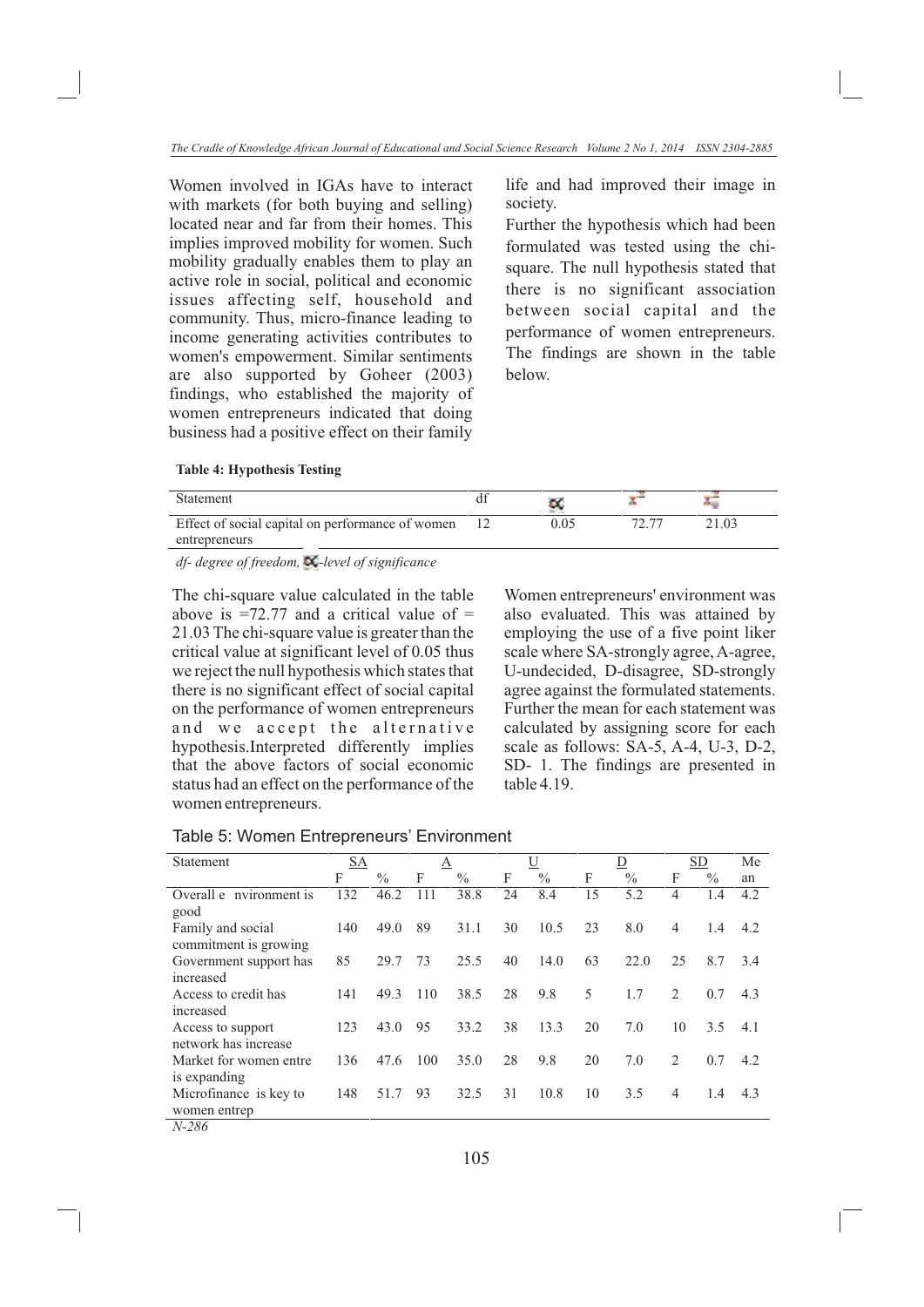It can be deduced from the table above that majority of the respondents strongly agreed on the statement that: microfinance plays greater role in women entrepreneurs (51.7%), access to credit had increased (49.3%), family and social commitment had grown (49.0%) as compared with other statements within the same score. It can also be noted that the respondents agreed that the overall environment for women entrepreneurs was good (38.8%) and access to support network had increased (33.2%).

Further, it can be observed that the respondents were equally divided on the statement that government support to women entrepreneurs had increased, the division may be attributed to the fact not all the women entrepreneurs may had benefited directly from the government support.

# **Conclusion**

Microfinance programs have a potentially significant contribution to economic, social, political and psychological empowerment of the poor in general, and women entrepreneurs in particular. Based on objectives of the present study as stated in chapter one, the following conclusions have been arrived at from empirical results presented in chapter four. On effect of training on women entrepreneurs, the study revealed that that majority (79.0%) of the respondents had undergone training in the last three years, while only a minority (21.0%) had not attended any training. It was also noted the training was very efficient and relevant in promoting the entrepreneurial activities of women. The study further indicated that majority of the respondents were in agreement that their socio economic status had increased, this included recognition in family (72.4%), recognition in community (68.2%), education/literacy  $(67.5\%)$ , access to health services  $(67.5\%)$ , access to sanitation facilities  $(67.1\%)$ , financial situation of the family (67.1%) and social image (67.8%) among the others. The same findings were also ascertained by the calculation of the means where all the statement attracted a mean above 3.0

signifying increased. This implied that the factors had an effect on the performance of the women entrepreneurs.

The present study established that 214(74.8%) of the respondents save up to 25% of their total profit/income, while  $72(25.2%)$  save up to 50%. None of the women entrepreneurs save more than 50% of their profit /income in their business. This was attributed to the fact that majority of them rely on their business for household daily expenditure. The findings of the study indicated that majority of the respondents strongly agreed that savings had enable them to access credit which in turn had impacted positively on performance of women entrepreneurs (49.0%), MFs promotes saving culture (46.9%), and that savings promotes performance of entrepreneurs (44.1%). The study also noted that women entrepreneurs agreed that savings acts as insurance to credit (50.7%) since many of them lacks physical collaterals.

#### **5.5 Recommendation of the Study**

Based on the findings, reviewed literature and discussion of the study, the study derive the following recommendation to the government, microfinance's, women entrepreneurs and relevant stakeholders.

The government should promote marketing support to women entrepreneurs by identifying a local partner to organize an exhibition of w o m e n e n t r e p r e n e u r s ' products/services, which should combine with training in specific areas e.g. marketing skills, packaging of products, networking. This could include: opening of a pilot showroom in Kakamega where women entrepreneurs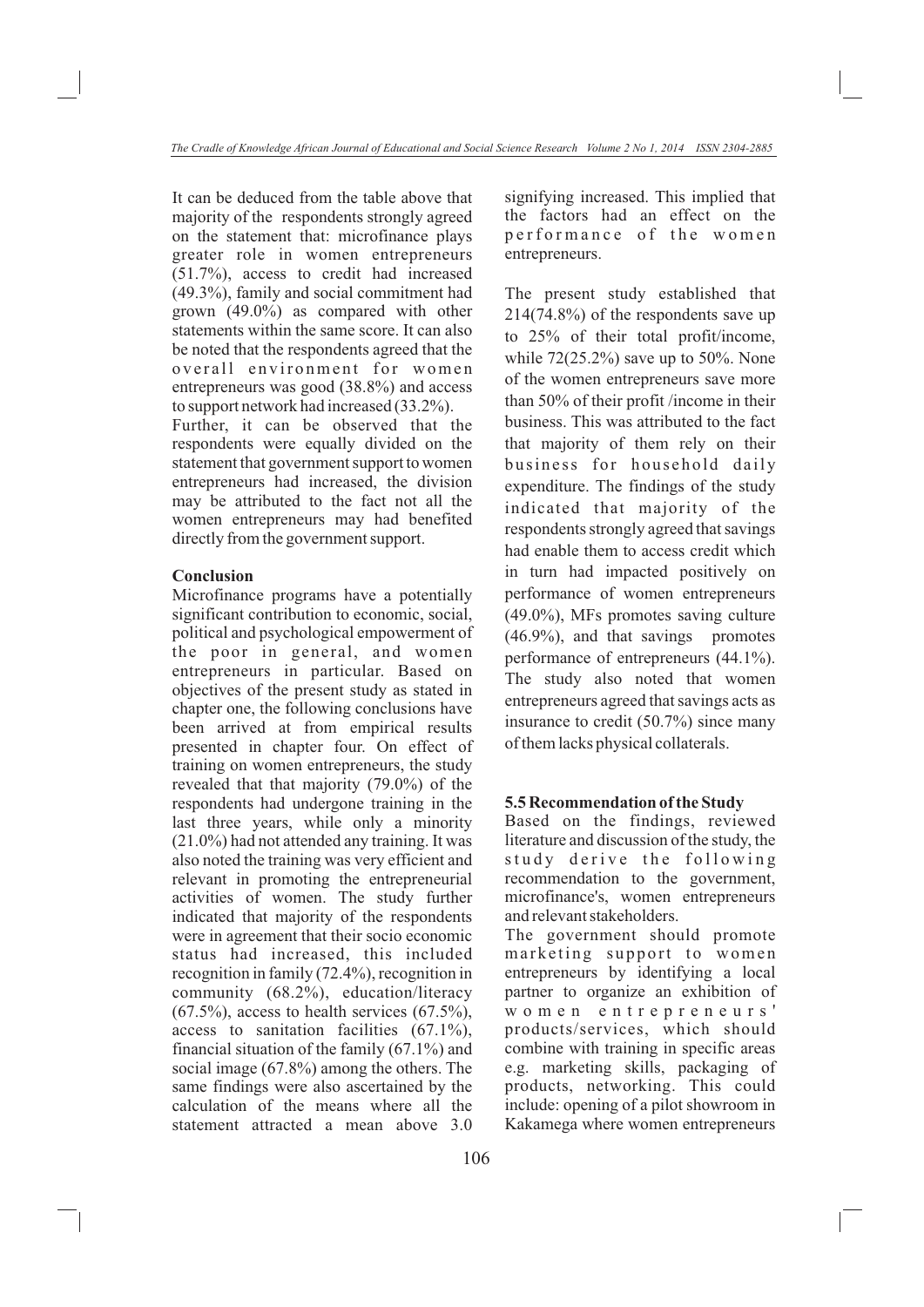can exhibit and sell their products/services on either a permanent or regular (e.g. monthly) basis.

Microfinance's and Banks should provide a wider range of loan conditions, collateral requirements, interest rates and repayment periods for different segments of the small and medium entrepreneurs' market, particularly women entrepreneurs. The Government should consider incentives (such as giving tax rebates) to microfinance's and banks serving women entrepreneurs' needs. The government should identify and highlight successful women entrepreneurs operating in different sectors, to be used as role models through means such as documentaries, as resource persons, members of panel discussions, etc. These will provide a means of sensitizing the business community and society at large to accept women in business, as well as giving positive messages to women themselves.

The government should establish structures and safe and secure market areas through which women entrepreneurs are able to market their products and services, e.g. incubators, display venues, market stall and trade fairs. Ministry of trade should develop a directory containing information about businesswomen, so as to encourage and promote networking among the women

#### **References**

- Agion, B. & Morduch J.(2003). *Microfinance where do we stand?* The British association for the Advance of science meetings. UK. University of Salford.
- Akanji, O. (2006). *Microfinance as a strategy for poverty reduction*. Central Bank of Nigeria Economic and Financial Review. Lagos. Government of Nigeria printers.
- Bengtssan, N. & Peter, K. (2008). What are they when they talk about Entrepreneurship*?* Unpublished Masters Thesis. JIBS. Johnkoping University.
- Central Statistical Office (1996). *Zambia Demographic Health Survey*. Lusaka Ministry of Health &Macro International Inc.
- Chen, L. Manion, L. & Marrison, K. (2005). *Methods in Educational Research 2<sup>nd</sup> edition*. New York. McGraw-Hill.
- Cheston, S. & Kuhn, L. (2002). *Empowering Women through Microfinance*. Draft Publication commissioned by the microcredit summit campaign. U.S.A. UNIFEM.
- CIDA (2002). *A poverty reduction Approach Policy branch*. Hull. Oxford University Press
- Cohen, L., Manion, L., & Morrison, K. (2005)*. Research methods in Education*. Canada. Routledge Falmer Publishers.
- Davidson, K. (2004). Researching Entrepreneurships, Spinger Science. *Business Media*, Inc,  $pp1-7$ .
- Elser, L., Hanng, A. & Wisnwskis, B. (1999). *Comparative Analysis of Savings Mobilization Strategies*. Washington D.C. Consultative Group to assist the poorest (CGAP), working Group saving Mobilization.
- FINCA (2007), "Frequently Asked Questions",
- http://www.villagebanking.org/site/c.erKPI2PCIoE/b.2394157/k.8161/Frequently\_Aske  $d$  Questions.htm [accessed August 15, 2007].
- *nd* Frankel, J. &Wallen, N. (1993**)** *Education; Proposal Writing in Educational Research.2 edition*. New York. McGraw-Hill.
- Ghosh, P. & Cheruvalath, R. 2007. Indian female entrepreneurs as catalysts for economic growth and development. *The International Journal of Entrepreneurship and Innovation,* 8(2): 139-148, May**.**